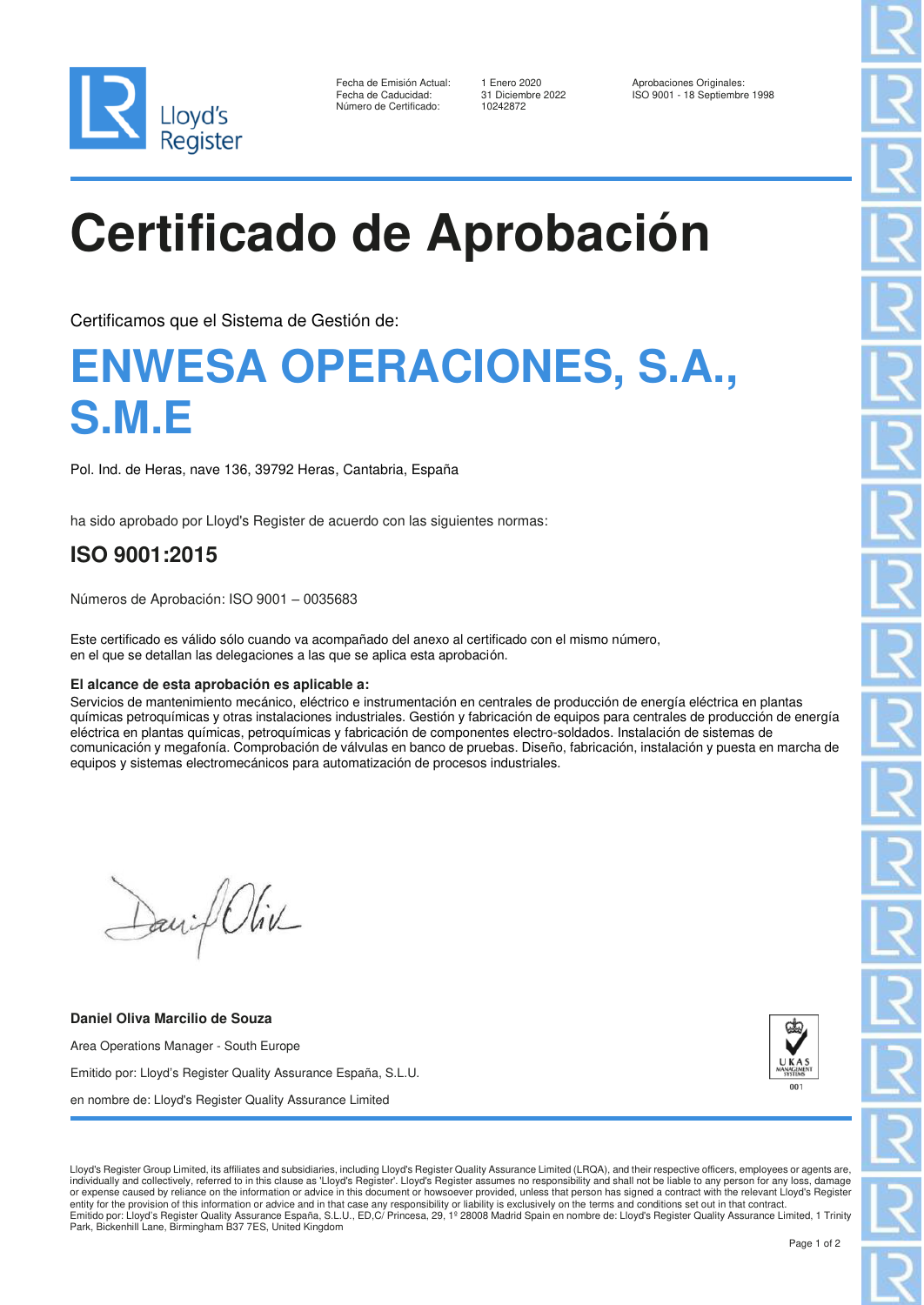

# **Anexo al Certificado**

| Ubicación                                                                                       | <b>Actividades</b>                                                                                                                                                                                                                                                                                                                                                                             |
|-------------------------------------------------------------------------------------------------|------------------------------------------------------------------------------------------------------------------------------------------------------------------------------------------------------------------------------------------------------------------------------------------------------------------------------------------------------------------------------------------------|
| Pol. Ind. de Heras, nave 136, 39792 Heras, Cantabria, España                                    | ISO 9001:2015<br>Servicios de mantenimiento mecánico, eléctrico e<br>instrumentación en centrales de producción de energía<br>eléctrica en plantas químicas petroquímicas y otras<br>instalaciones industriales. Gestión y fabricación de<br>equipos para centrales de producción de energía eléctrica<br>en plantas químicas, petroquímicas y fabricación de<br>componentes electro-soldados. |
| Pol. de San Valero, nave 21 y 22, Carretera de Castellón, km<br>4,800, 50013, Zaragoza, España  | ISO 9001:2015<br>Comprobación de válvulas en banco de pruebas.                                                                                                                                                                                                                                                                                                                                 |
| Pol. Ind. Les Tapies, C/ Gimbernat, nº 14, 43890 L'Hospitalet de<br>L'Infant, Tarragona, España | ISO 9001:2015<br>Servicios de mantenimiento mecánico, eléctrico e<br>instrumentación en centrales de producción de energía<br>eléctrica en plantas químicas petroquímicas y otras<br>instalaciones industriales. Instalación de sistemas de<br>comunicación y megafonía.                                                                                                                       |
| Pol. Ind. de Heras, nave 248, 39792 Heras, Cantabria, España                                    | ISO 9001:2015<br>Diseño, fabricación, instalación y puesta en marcha de<br>equipos y sistemas electromecánicos para automatización<br>de procesos industriales.                                                                                                                                                                                                                                |



Lloyd's Register Group Limited, its affiliates and subsidiaries, including Lloyd's Register Quality Assurance Limited (LRQA), and their respective officers, employees or agents are, individually and collectively, referred to in this clause as 'Lloyd's Register'. Lloyd's Register assumes no responsibility and shall not be liable to any person for any loss, damage<br>or expense caused by reliance on the in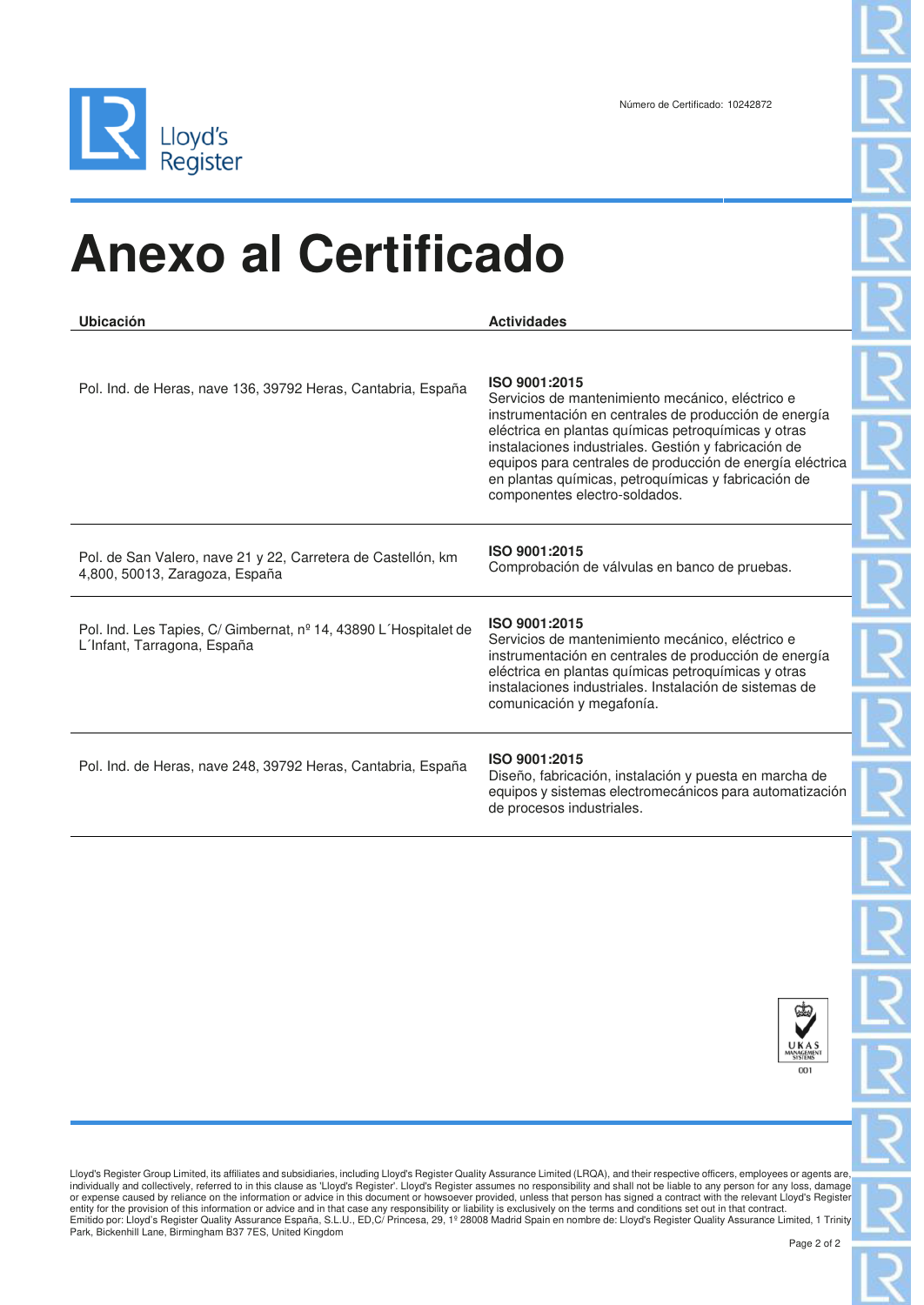

| Current issue date:        |
|----------------------------|
| Expiry date:               |
| Certificate identity numbe |

1 January 2020 **Current Constrained August 2021** Original approval(s):<br>31 December 2022 **ISO 9001** - 18 Septe er: 10242874

ISO 9001 - 18 September 1998

# **Certificate of Approval**

This is to certify that the Management System of:

## **ENWESA OPERACIONES, S.A., S.M.E**

Pol. Ind. de Heras, nave 136, 39792 Heras, Cantabria, Spain

has been approved by Lloyd's Register to the following standards:

### **ISO 9001:2015**

Approval number(s): ISO 9001 – 0035683

This certificate is valid only in association with the certificate schedule bearing the same number on which the locations applicable to this approval are listed.

#### **The scope of this approval is applicable to:**

Electrical and mechanical maintenance and repair services in electrical power stations, chemical, petrochemical and others industrial plants. Manufacturing management of equipment for electrical power stations, chemical, petrochemical and welded components fabrication. Installation of communication and public address systems. Bench testing of valves. Design, manufacturing, installation and commissioning of equipment and electromechanical system for automation in industrial processes.

David Oliv

**Daniel Oliva Marcilio de Souza** Area Operations Manager - South Europe Issued by: Lloyd's Register Quality Assurance España, S.L.U. for and on behalf of: Lloyd's Register Quality Assurance Limited



Lloyd's Register Group Limited, its affiliates and subsidiaries, including Lloyd's Register Quality Assurance Limited (LRQA), and their respective officers, employees or agents are, individually and collectively, referred to in this clause as 'Lloyd's Register'. Lloyd's Register assumes no responsibility and shall not be liable to any person for any loss, damage<br>or expense caused by reliance on the in entity for the provision of this information or advice and in that case any responsibility or liability is exclusively on the terms and conditions set out in that contract.<br>Issued by: Lloyd's Register Quality Assurance Esp Trinity Park, Bickenhill Lane, Birmingham B37 7ES, United Kingdom